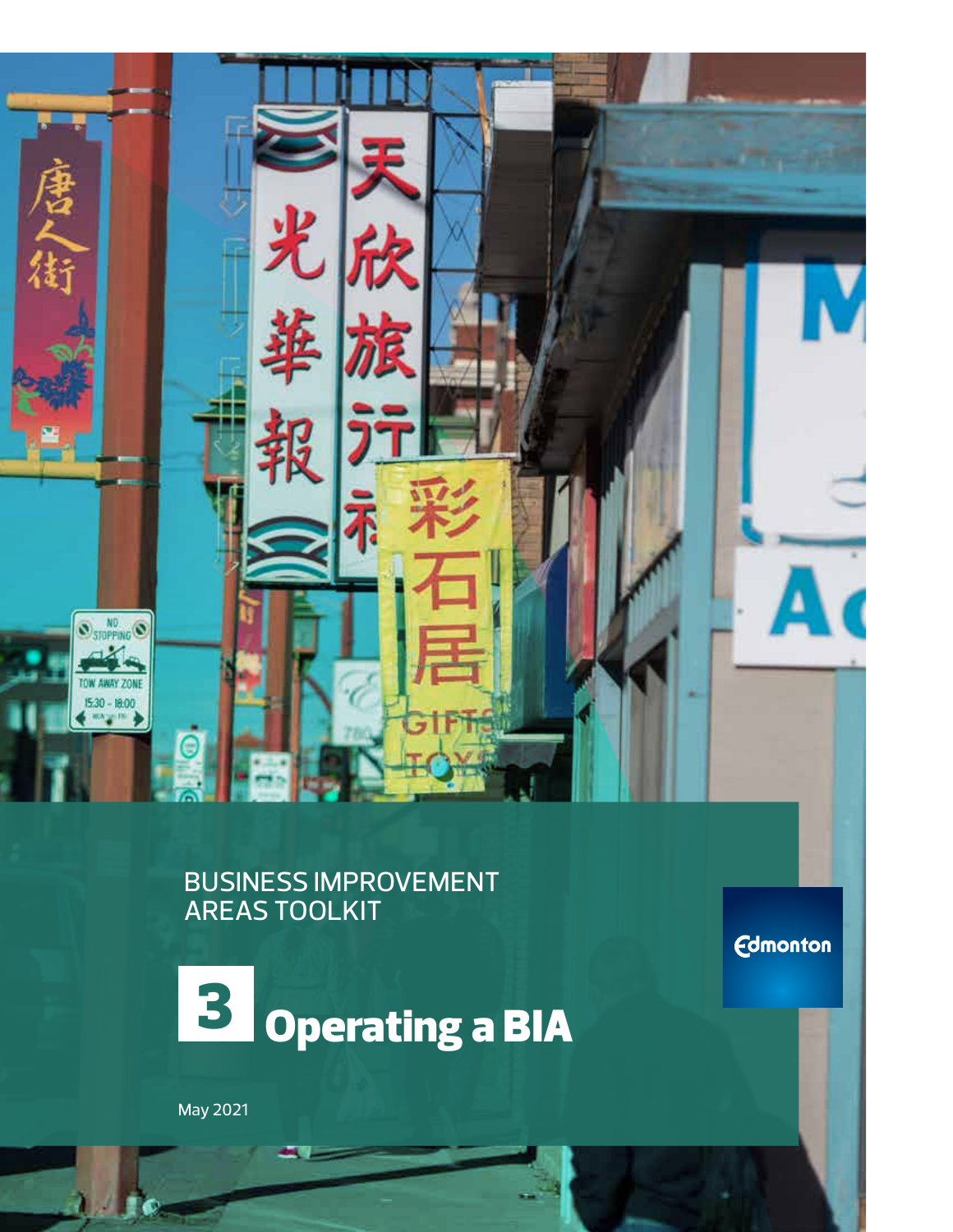# table of **CONTENTS**

| <b>BIA Overview</b>                                     | 3  |
|---------------------------------------------------------|----|
| <b>BIA Operating Guidelines and Procedures</b>          | 4  |
| <b>Setting BIA Goals and Identifying Priorities</b>     | 5  |
| <b>BIA Finances</b>                                     | 6  |
| Business Improvement Area Tax                           | 6  |
| Other Sources of Revenue                                | 6  |
| Annual Budget                                           | 7  |
| Long Term Financial Planning                            | 8  |
| Quarterly Variance Reports                              | 8  |
| Audited Financial Statements                            | 8  |
| <b>GST Rebates</b>                                      | 9  |
| Collecting GST                                          | 9  |
| <b>Tax Rebates</b>                                      | 9  |
| <b>Annual Administrative Requirements</b>               | 10 |
| Annual Reporting                                        | 10 |
| The Annual General Meeting (AGM)                        | 10 |
| Annual Reports                                          | 11 |
| Presenting to City Council's Executive Committee        | 11 |
| Annual Sequence of Events to Administer a BIA           | 12 |
| <b>BIA Liability and Insurance</b>                      | 14 |
| <b>BIA Insurance Needs</b>                              | 14 |
| <b>Records Management</b>                               | 15 |
| Freedom of Information and Protection of Privacy (FOIP) | 16 |

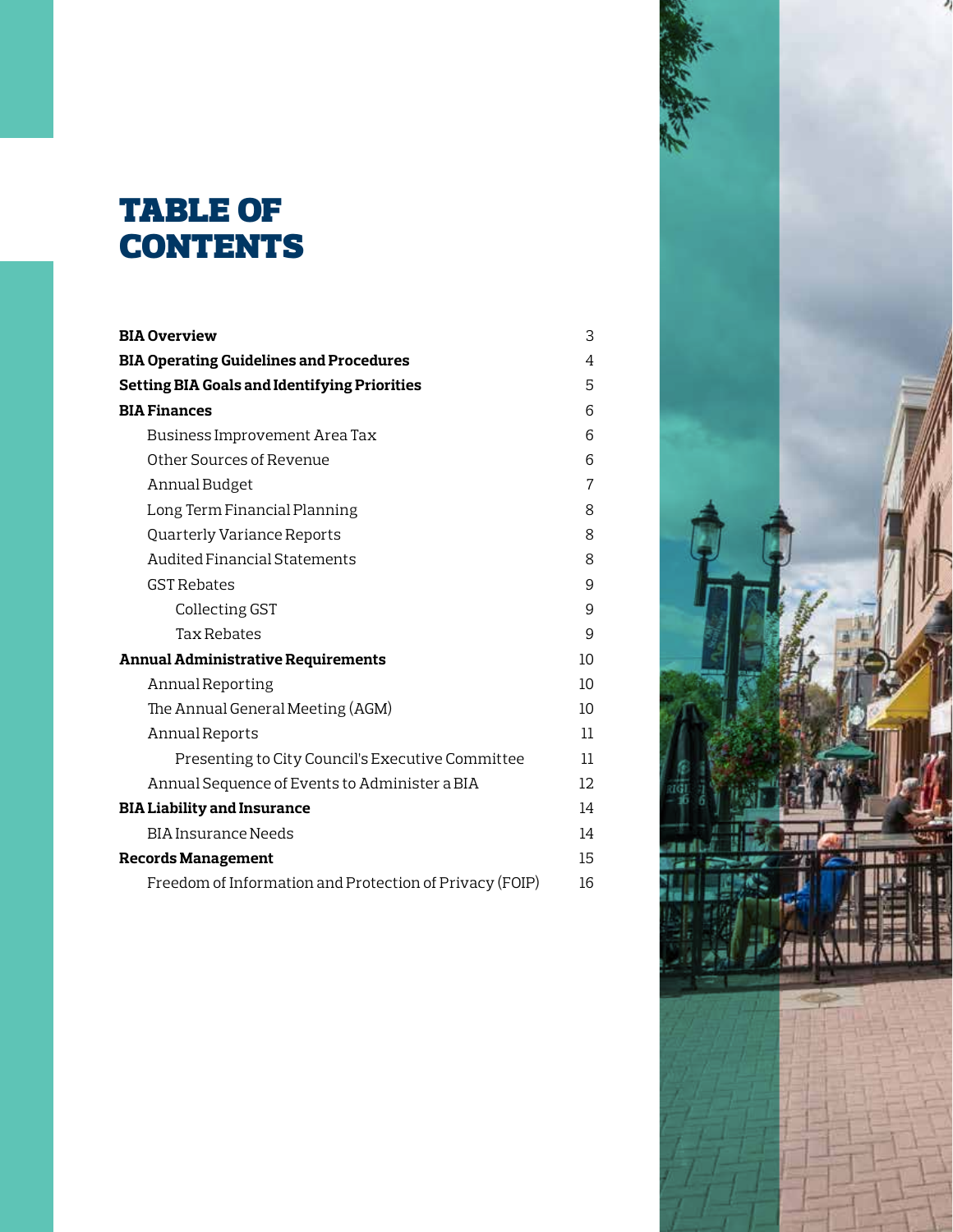# bia overview

A (BIA) is a statutory corporation created under the authority of Alberta's Municipal Government Act (MGA) **[Business Improvement Area](http://www.qp.alberta.ca/documents/Regs/2016_093.pdf)  [Regulation](http://www.qp.alberta.ca/documents/Regs/2016_093.pdf)**.

According to the MGA, the purpose of a BIA is to:

- **•** Improve, beautify, and maintain property in the BIA.
- **•** Promote the BIA as a business or shopping area.
- **•** Develop, improve, and maintain public parking.

BIA activities must fall within these purposes.

How BIAs operate, along with the services and programs they deliver, is also guided by:

- **•** City of Edmonton Bylaws that are adopted to create individual BIAs.
- **• [City of Edmonton City Policy C462B](https://www.edmonton.ca/city_government/documents/PoliciesDirectives/C462B.pdf) BIA Establishment and Operation**.
- **•** Day-to-day operating guidelines of each BIA.
- **•** The needs of the area and member businesses.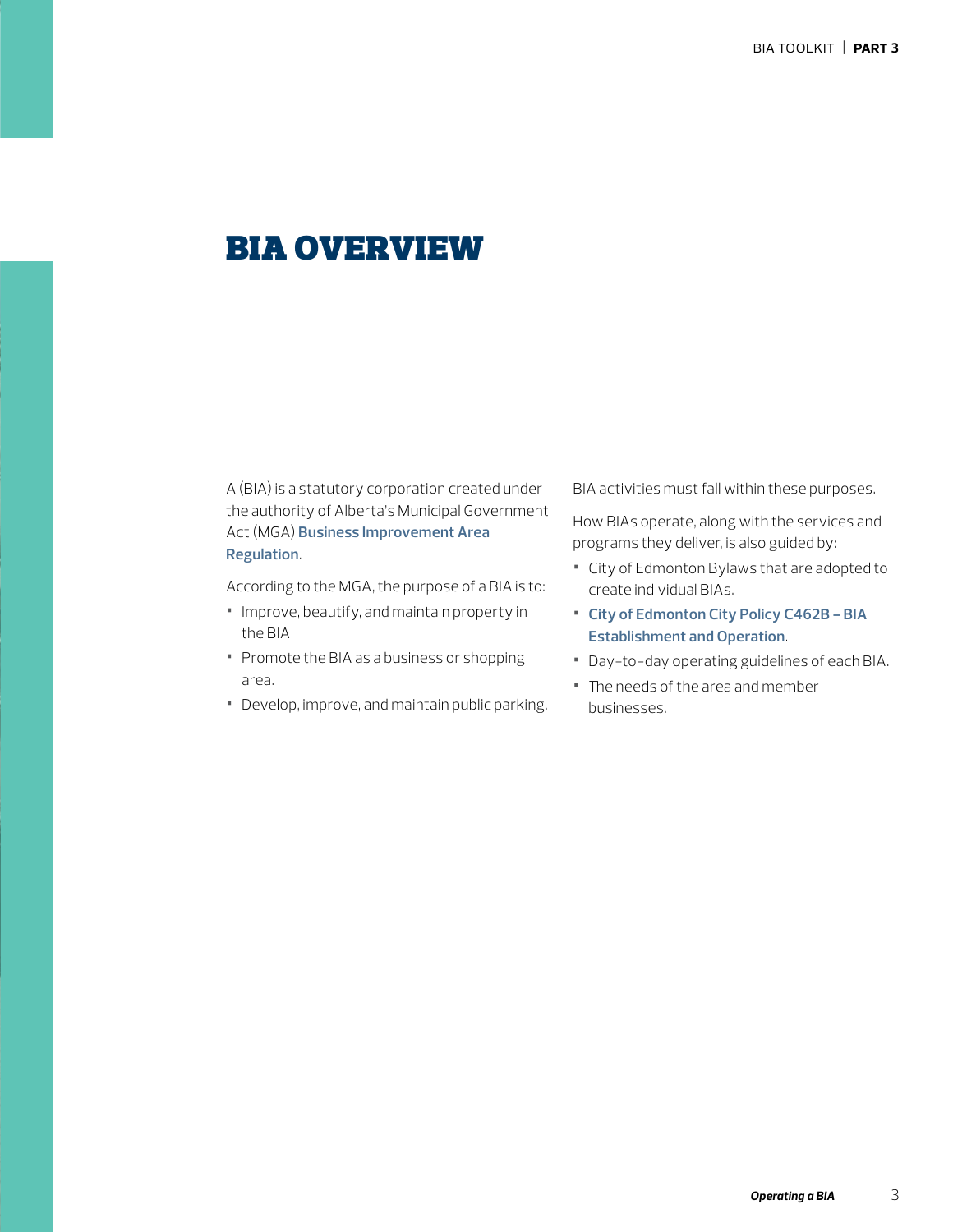# bia operating guidelines and procedures

Each BIA must establish its own governing document, operating guidelines, and procedures within the mandate and regulations established in the MGA, Business Improvement Area Regulations, within the City of Edmonton Policy C462B--BIA Establishment and Operation, and within the establishment bylaws specific to individual BIAs.



A governing document, operating guidelines and procedures:

- **•** Allow the board to determine what rules they can all agree with and abide by, including what activities require member approval.
- **•** Allow the board to make changes when the organization grows and changes.
- **•** Ensure stability, continuity, and structure, especially during times of rapid growth, a rapid change in membership, or a change in executive director.

Boards should make their governing document, operating guidelines, and procedures available to all members. Additionally, boards should encourage members to read and understand them.

The City of Edmonton provides templates for key operating documents and procedures, and is available to review these to help the BIA ensure its operations are aligned with applicable regulation and policy.

City staff are available to help individual BIAs and their boards with strategic planning activities. The Alberta Government also provides help in strategic planning for non-profit organizations, such as BIAs. For information on how to access these one day workshops, call the Community Development Officer of Community Development Strategic Plans at 780-963-2281 or see **Strategic Planning Resources**.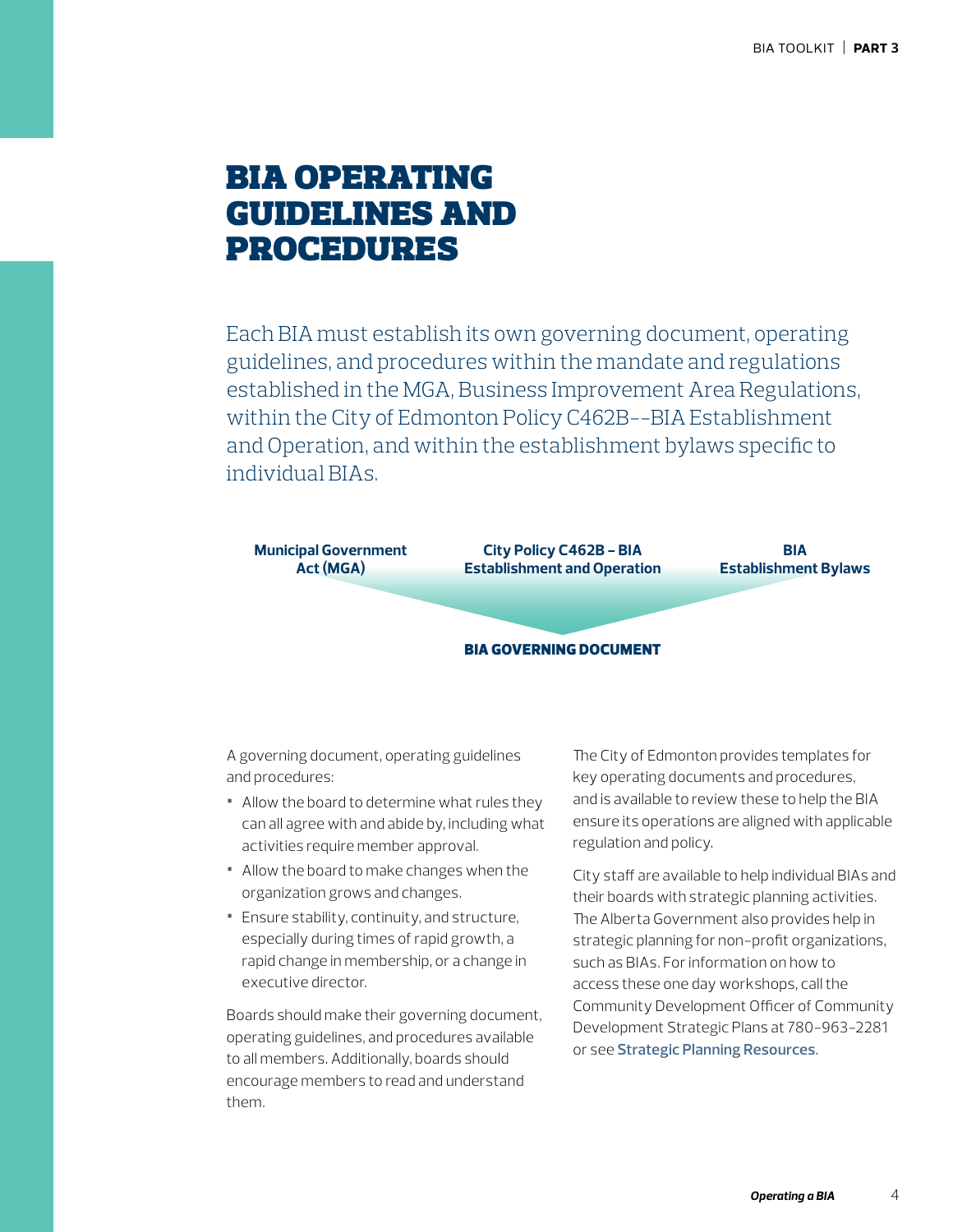# setting bia goals and identifying priorities

#### **Developing a multi-year strategic plan creates:**

- 1. Shared understanding among the board of directors, executive director and the BIA membership, the community, and the City about what the economic development priorities are for the area and how they will be achieved.
- 2. Ability to focus resources to achieve established targets at specific times and move the area toward its goals.
- 3. Ability to track progress toward goals on an annual and quarterly basis.
- 4. Flexibility to make changes and/or improvements to the plan when opportunities or challenges occur.

#### **Developing the strategic plan may involve:**

- 1. Conducting or updating a BIA needs assessment about what actions or improvements will help the economic development of the area.
- 2. Analyzing and prioritizing the needs identified.
- 3. Developing programs and projects that address the priority needs within the capacity of the BIA Association.
- 4. Creating a financial plan to implement priority programs and projects.

Evaluating how the BIA is progressing towards its goals is important. The strategic plan should have success measures associated with each focus area and action. Looking back to see how things progressed and making continuous improvements to support the economic development of the area is essential to overall success. The City helps BIAs understand trends in their areas through the BIA Economic Indicators.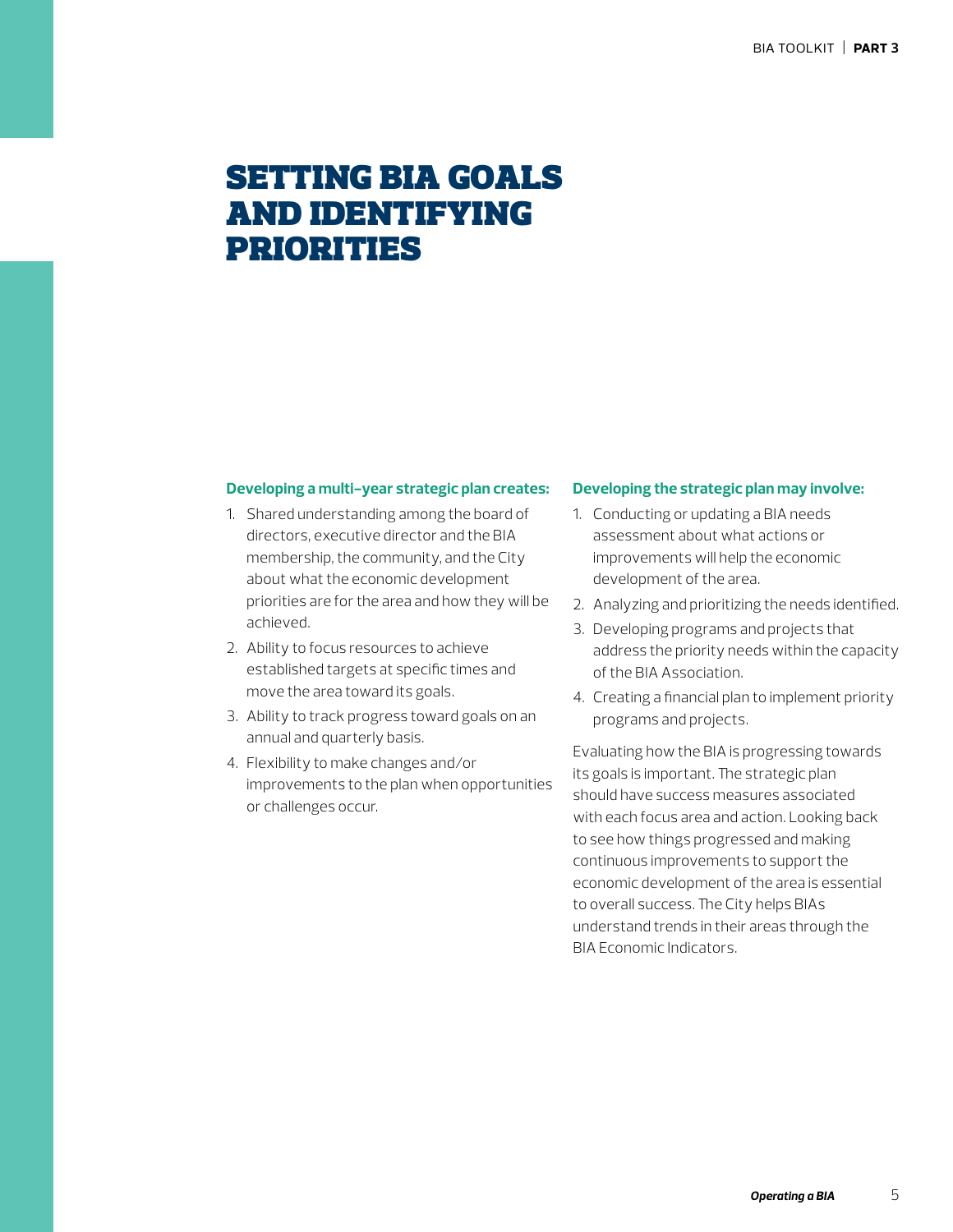# bia finances

## business improvement area tax

The majority of a BIA's revenue is provided through a levy that is funded by a BIA tax. This levy:

- **•** is a tool to pool resources from business members to fund BIA programs, services, and improvements.
- **•** provides a steady revenue stream for a BIA.
- **•** is collected annually by the City from member businesses on behalf of the BIA and remitted, *in full,* back to the BIA in quarterly installments.

The BIA tax:

- **•** is payable by all businesses within a BIA, including professional corporations.
- **•** is calculated each year for each business based on several key factors - see the **[Step-by-Step Guide to BIA Taxes](https://www.edmonton.ca/business_economy/documents/Step_by_Step_BIA_Tax_Process.pdf)** for more information.
- **•** is not the same as property tax. Read the **[FAQs on BIA area assessment](https://www.edmonton.ca/business_economy/assessment_tax/brz-tax-faq.aspx)** for more information.

Each November, the City requests that each BIA reviews a list of businesses within the BIA boundaries to help confirm the list of businesses that will be liable to pay the BIA tax in the upcoming year.

The City mails BIA assessment and tax notices to all businesses within all BIAs in Edmonton in February. BIA **[tax payments](https://www.alberta.ca/community-development-unit.aspx/)** are due March 31.

## other sources of revenue

BIAs may pursue other funding sources to support their activities. Other sources of funding may include grants and revenue from events. The Alberta Government, for example, provides **[grants](https://communityeconomicdevelopment.alberta.ca/grants-funding/)** to support economic prosperity in cities and towns.

Because a BIA is different from other not-forprofit organizations and societies, there are some sources of revenue that are not available to them, such as:

- **•** casinos
- **•** investment income
- **•** grants that require recipients to be a registered charity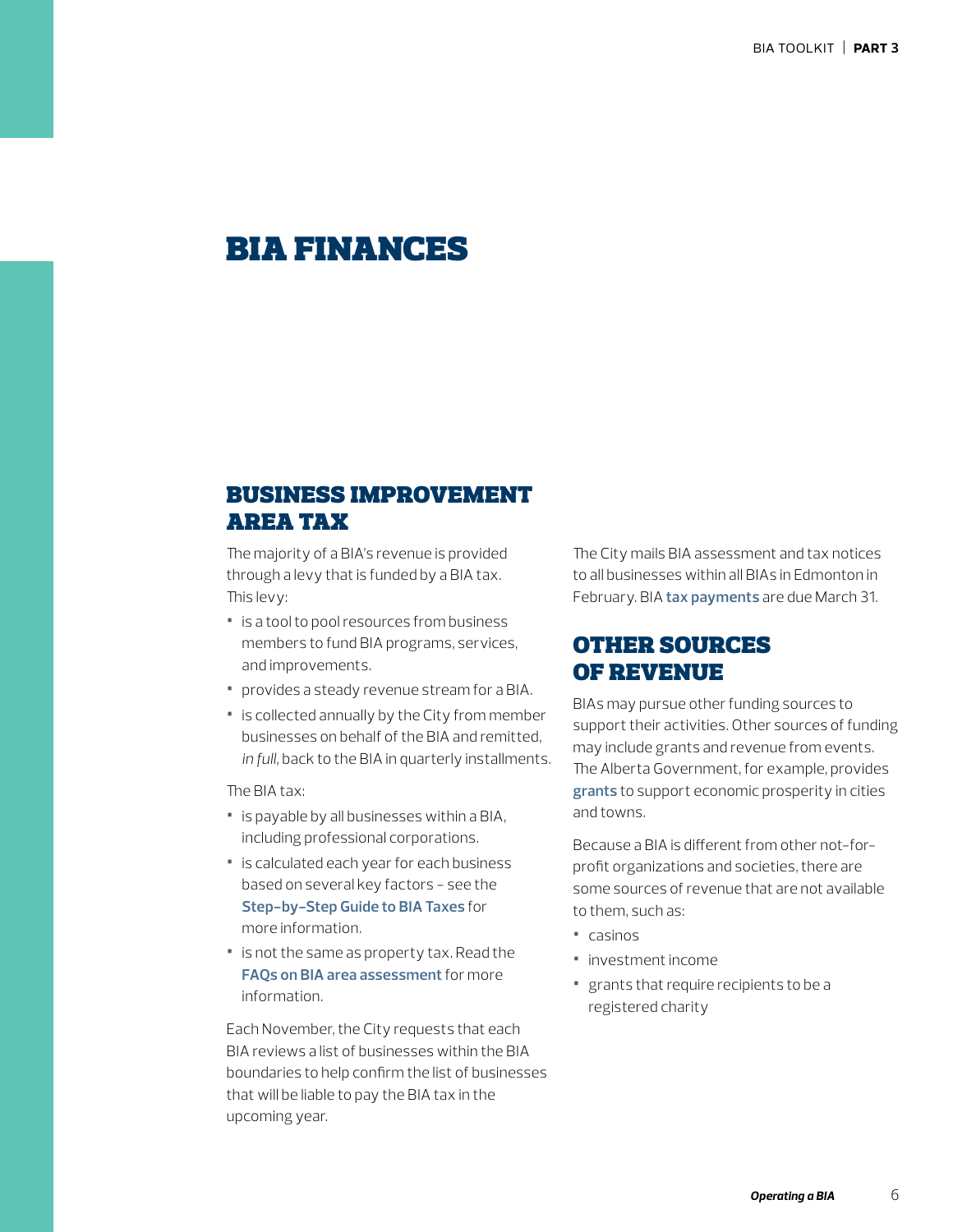# bia finances*(cont.)*

## annual budget

A BIA is permitted to spend money on activities that advance the purpose of the BIA and that are included in the annual budget that has been approved by City Council.

### **The annual budget:**

- **•** outlines the BIA's proposed programs and related costs for the upcoming calendar year.
- **•** is created by the board of directors with the support of the executive director.
- **•** is discussed with and should be voted on by BIA members at the AGM.
- **•** is submitted to City Council for formal approval at the end of each calendar year.
- **•** must be presented in a particular format and clearly indicate what projects and activities are proposed for funding and how these advance the BIA's purpose and goals.
- **•** must include all potential sources of funding (not only funding from the BIA tax).
- **•** must include the cost of each project and activity (or the costs of categories of projects and activities).
- **•** may identify spending that is contingent on additional funding from other sources such as grants and use of BIA reserves.

#### **Key considerations:**

- **•** The annual BIA budget must be delivered to the city by middle of October to ensure Council can review for funding approval in the next calendar year. The annual budget cannot be changed, once finalized.
- **•** In accordance with the MGA, a director who makes an expenditure that is not included in the approved budget is liable to the municipality for that expenditure.

City policy requires that BIAs notify their members at least two weeks in advance of the date that their proposed annual budgets will be presented to City Council. It is up to each BIA to send this notice to all member businesses and to provide all members with copies of the proposed budget at this time.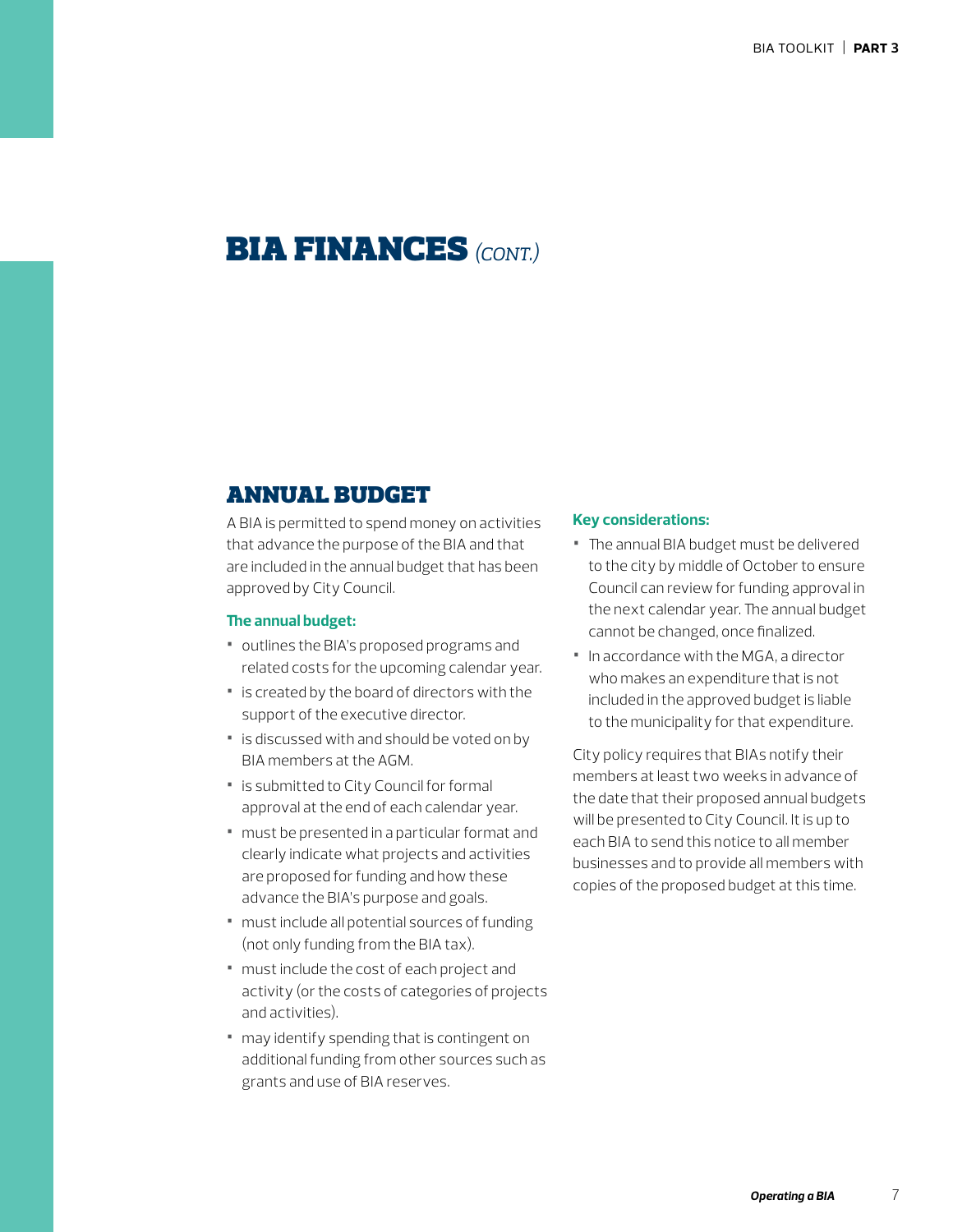## bia finances*(cont.)*

## long term financial planning

Some BIA projects may need several years to be fully implemented. The BIA Board of Directors should do long term financial planning to ensure that projects can be financed in segments.

Key considerations for long term financial planning:

- **•** BIAs have a limited ability to accumulate funds for use in future years - this is because the BIA tax is only collected annually and paid to a BIA through quarterly installments.
- **•** BIAs are not allowed to borrow funds beyond the needs for the current year.
- **•** A BIA is not required to spend the total BIA levy they receive in the assessment year, although funds collected from members should be actively directed towards projects that benefit the BIA and members overall instead of being held in 'rainy-day funds'.
- **•** BIAs can amass some reserve funds each year, though these should be tied to specific future projects and activities.
- **•** Any surplus funding (reserves) from a given year must be carried over to the budget(s) of subsequent year(s) to ensure that any proposed spending of these surpluses is subject to the same approval process as funds acquired on an annual basis through other means.

## quarterly variance reports

Each BIA must submit three (3) quarterly variance reports to the City each year. These are due in mid-April, mid-July, and mid-October.

## audited financial **STATEMENTS**

Each BIA must have their financial statements audited annually and must submit these to the City. An audited financial statement confirms that the association's financial records have been examined and validated by a qualified independent auditor. It is the responsibility of each BIA to appoint and pay a qualified auditor to do this work.

These statements must be reviewed and approved by the BIA's Board and then must be submitted to the City. The City reviews the statements, along with annual reports, and forwards both to the Executive Committee of City Council for their information. Executive directors and/or board chairs present an overview of these to Executive Committee once a year (see page 11).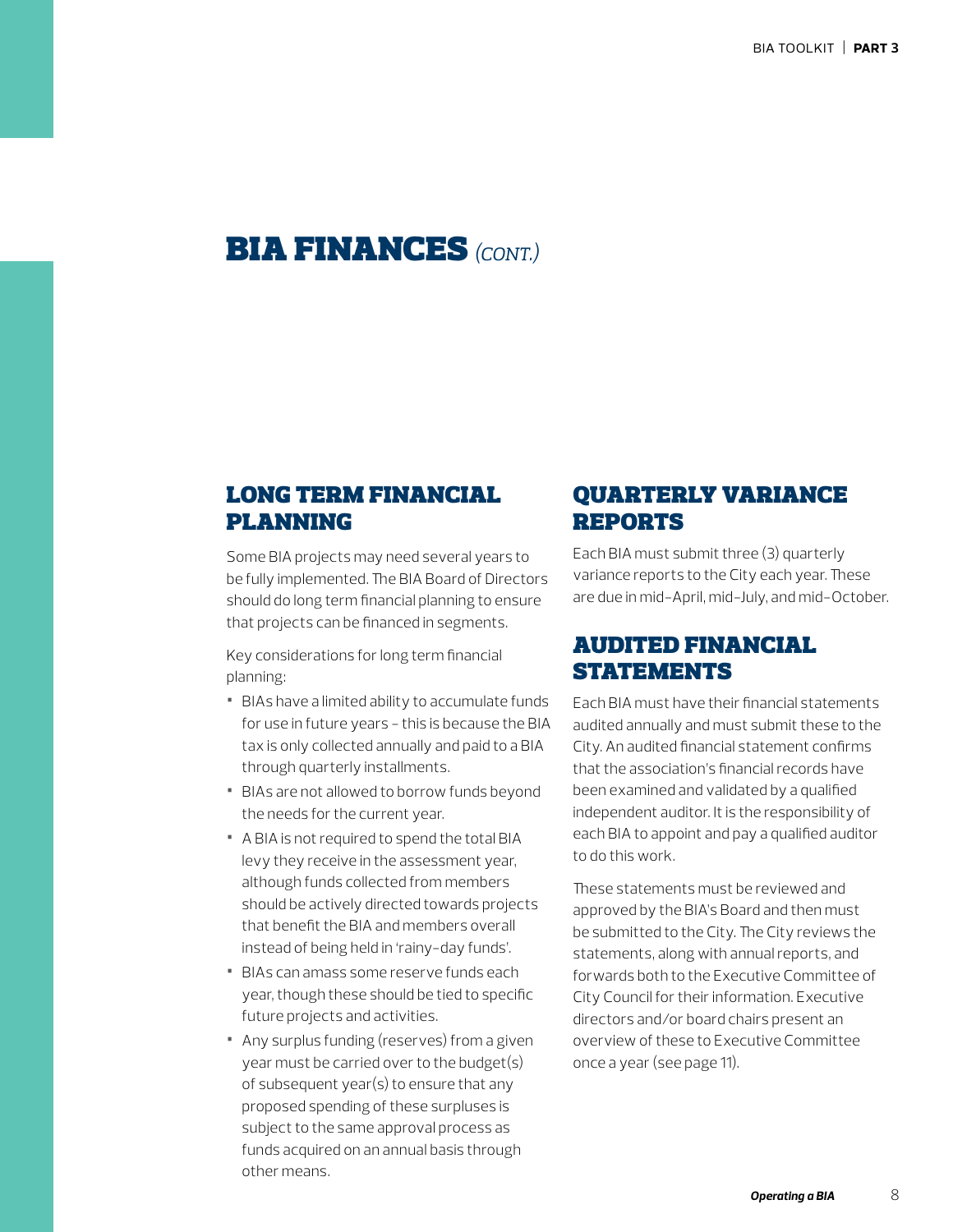## bia finances*(cont.)*

### gst rebates

Requirements for GST registration, and opportunities to recover GST paid through rebates, are governed by federal tax rules. The information below is provided as a general guide to help BIAs understand potential obligations with regards to GST. Each BIA should consult with an accounting or tax professional to understand how federal tax rules apply to their particular association, along with its revenues and activities.

### **Collecting GST**

BIAs with over \$50,000 in annual revenue from 'taxable supplies' must register for a GST account, and must charge GST for taxable commercial activities such as luncheons and special events. (A 'taxable supply' is the sale of taxable goods and/or a delivery of taxable services. The BIA tax levy is not a taxable supply). They must also remit the GST to the federal government.

### **Tax Rebates**

As a non-profit organization (which is defined as a 'public service body' in the Canadian *Excise Tax Act*), a BIA may be able to recover some of the GST that it pays towards its operating expenses. This is done through filing a claim for Input Tax Credits for the full amount of GST paid on purchases and expenses related to the

commercial activities of the association. If the BIA has annual taxable revenues under \$50,000 and chooses not to voluntarily register for GST, then the BIA cannot charge its customers GST, and cannot claim GST paid on its business purchases through an Input Tax Credit.

Where an expense incurred by the BIA is not for a commercial activity, a BIA may be eligible for a public service bodies rebate (PSB rebate) to recover all or a portion of the GST that it pays on its eligible purchases and expenses. The portion of GST eligible for the PSB rebate depends on the public service body activity type the BIA is classified as under the Excise Tax Act. Potentially, a 50% rebate is available for a BIA as a "qualifying non-profit organization" and a 100% rebate factor is available for those BIAs that are eligible to be determined as a "municipality" for GST purposes. A BIA must apply to the federal government for this 'municipality' status. *A BIA does not have to be registered for GST in order to apply for a public service bodies' rebate.*

For more information on GST Input Tax Credits and the Public Service Bodies rebate, as well as other taxation information related to public service bodies, please call the CRA business enquiries line at 1-800-959-5525 or go online to the Government of Canada website at **[www.canada.ca](https://www.canada.ca/home.html)**.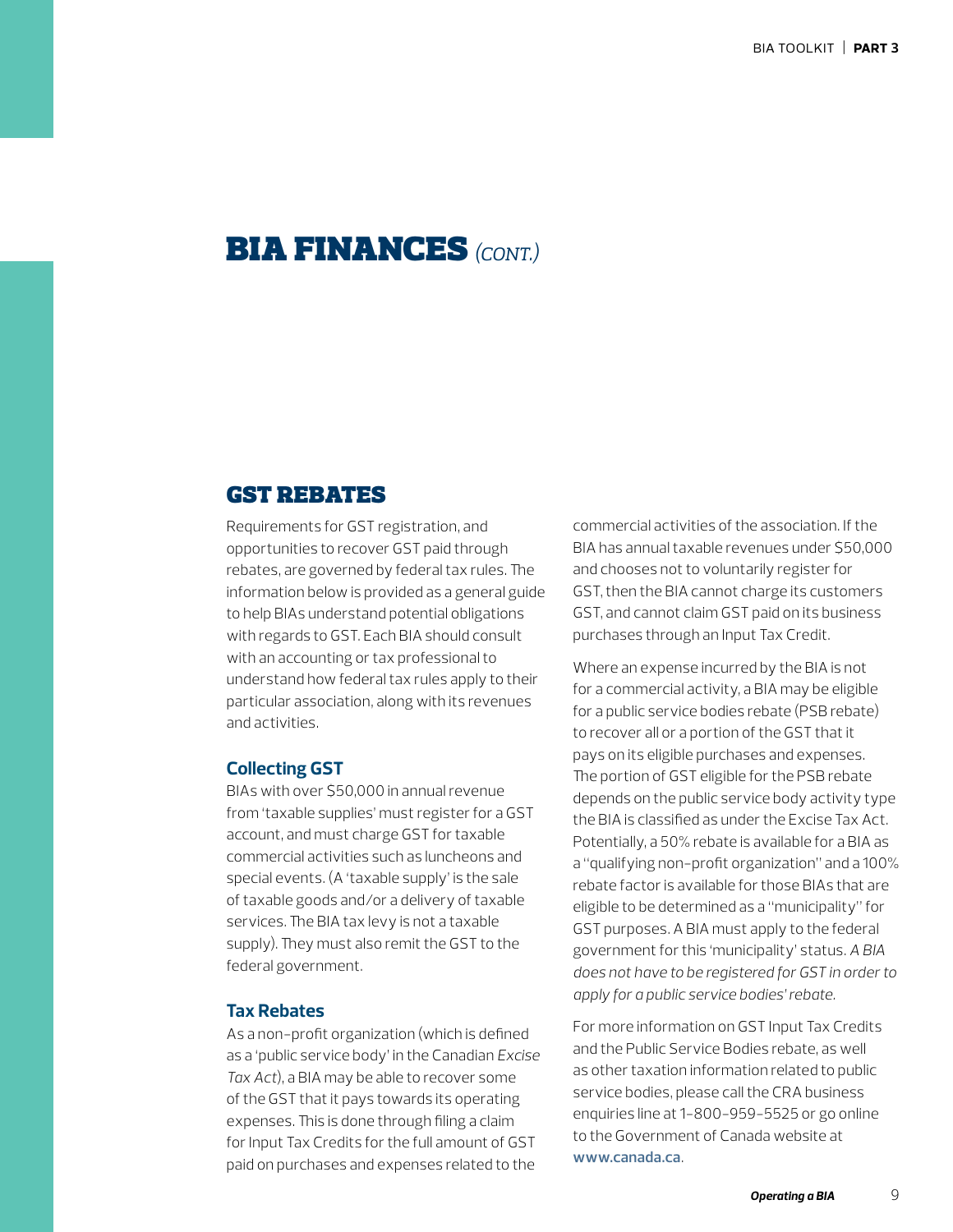# annual administrative **REQUIREMENTS**

### annual requirements

Each year a BIA must submit the following to the City:

- **•** Quarterly variance reports ('budget versus actuals' report).
- **•** Annual report for the previous calendar year.
- **•** Audited financial statements for the previous calendar year.
- **•** Proposed budget for the upcoming calendar year.
- **•** Proposed Board of Directors for the upcoming calendar year.

## the annual general meeting (agm)

All BIAs must hold an Annual General Meeting (AGM). This ensures that the BIA membership is aware of major changes to the budget and proposed expenditures, and has an opportunity to provide feedback to the board on proposals.

The BIA membership also has the opportunity to democratically influence the operation of their BIA through the annual nomination of prospective directors to the BIA's board. The names put forward are then provided to Edmonton City Council for approval. AGM minutes must be recorded.

Each AGM must include the following:

- **•** Report on proposed programs/services and budget for the coming year.
- **•** Independent auditor's report including financial statements for the previous fiscal year.
- **•** Nomination of prospective directors to the BIA board.
- **•** Report on current and proposed major projects.
- **•** Review of proposed BIA annual budget. Approval of minutes of the previous AGM.

City of Edmonton requires that a very specific format be followed at all Annual General Meetings: See How-To: Holding an Annual General Meeting.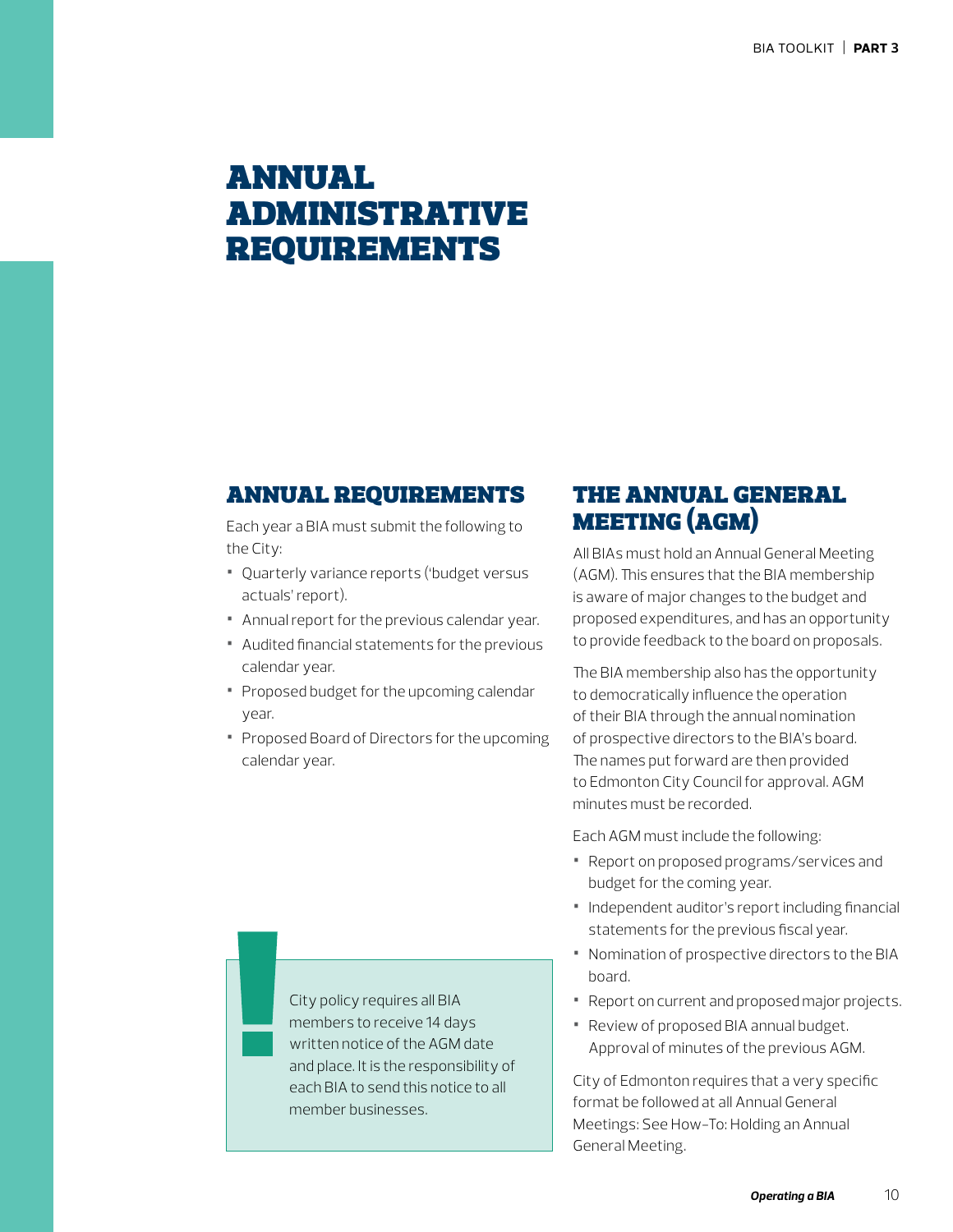# annual administrative requirements *(cont.)*

## annual reports

Each BIA must submit an annual report to the City. This report should:

- **•** be submitted early in the calendar year, and at the same time as the BIA's audited financial statement.
- **•** outline key activities and successes from the previous calendar year, to give City Council's Executive Committee an understanding the BIA's goals, programs and services, and what it has achieved.

The report and audited financial statement are presented together by executive directors and/ or board chairs to the Executive Committee of City Council and should be submitted by midsummer each year to ensure fall presentations to Committee.

### **Presenting to City Council's Executive Committee**

Each BIA must present its annual report and audited financial statement to City Council each year. Presentations are in-person at an Executive Committee meeting and are typically between five and ten minutes long. City staff accept and review annual reports and audited financial statements, prepare covering administrative reports, and schedule dates for presentations.

### **Tips for presenting to Executive Committee:**

- **•** Reference both your annual report and audited financial statement.
- **•** Speak to any matters that might not be clear or that may raise questions from Committee, such as any discrepancies between planned and actual spending, and any reserves your BIA might have, with plans for using these funds in future years.
- **•** Demonstrate the value of your BIA to your members and the wider community by highlighting key activities, services, and accomplishments from the previous year.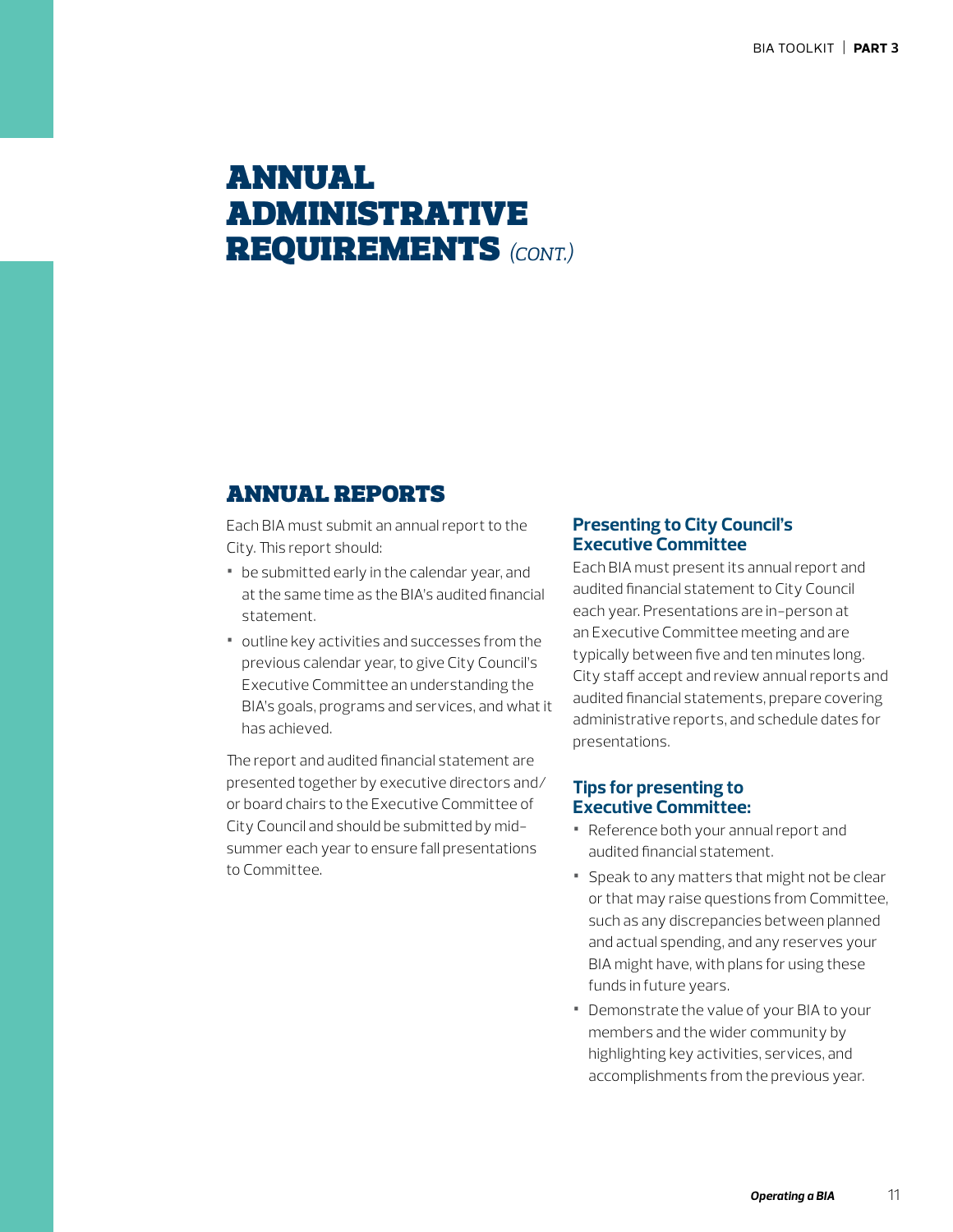# annual administrative requirements *(cont.)*

## annual sequence of events to administer a bia

While each BIA is unique and will offer services and programs tailored to the needs of member businesses, the same basic operating and annual reporting requirements apply to all BIAs in Edmonton. Operating activities of each BIA should follow this basic sequence of annual events:

### **BIAs begin planning for the upcoming year:**

### AUGUST

**•** BIAs review and update their strategic plan. They also create a budget to meet the upcoming year's operating costs and the cost of planned BIA programs and/or projects in that year.

#### SEPTEMBER/OCTOBER

- **•** BIAs hold AGMs. The board chair, directors, and/or the BIA's executive director report on the previous year's activities and finances. Members review the Board approved budget for the upcoming year and nominate the next year's board of directors.
- **•** BIAs submit their annual budgets and board nominations to the City.
- **•** BIAs receive fourth quarterly BIA levy installments from the City to fund their work in October.
- **•** BIAs submit the third of three required quarterly variance reports for the year.

#### NOVEMBER

- **•** BIAs review a list of businesses within the BIA boundaries to help the City confirm the BIA tax levy list for the upcoming year.
- **•** BIAs provide notice to all members that their proposed budgets and board nominations are being considered by City Council.

#### DECEMBER

**•** City Administration presents the proposed budgets and board nominations of each BIA for the following year to City Council for consideration and final approval. BIAs may wish to attend this meeting to answer questions.

### JANUARY

**•** New BIA Board of Directors begins its work. A chair and officers are appointed by the board. BIAs may hold board orientation sessions to kick things off.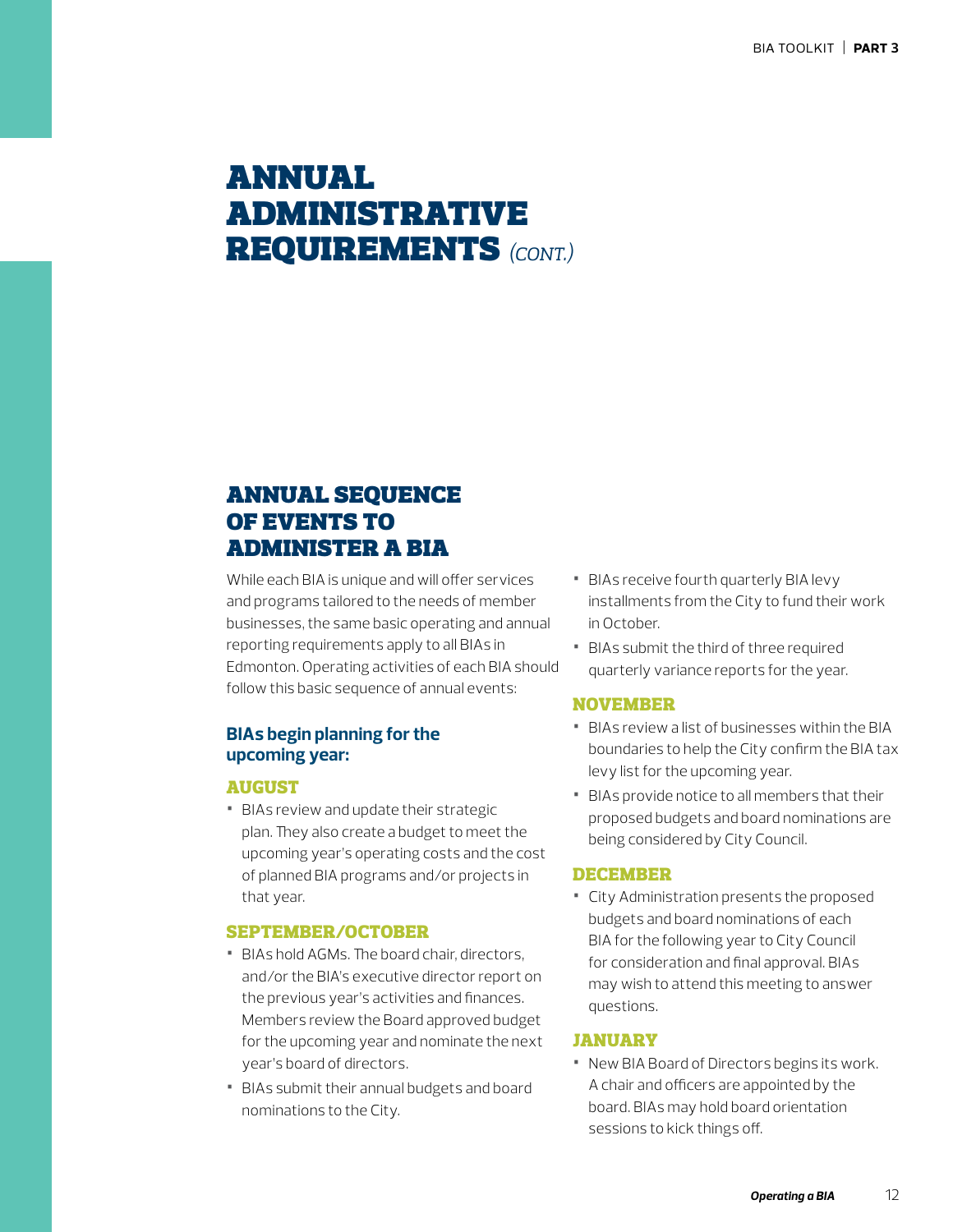# annual administrative requirements *(cont.)*

- **•** City Council approves the BIA tax rate for each area. These rates are based on the annual budgets approved in December and on business assessments in each BIA.
- **•** BIAs may share approved BIA tax rates with their boards and members.
- **•** BIAs receive first of four quarterly BIA levy installments from the City to fund their work.
- **•** BIAs receive confirmation of key dates and deadlines from the City for the calendar year.

#### FEBRUARY

- **•** City sends out BIA assessment notices to all businesses in the area including professional corporations. BIAs may wish to obtain tax levy lists for their areas and prepare for questions from their members.
- **•** BIA member tax payments are due March 31.

#### MARCH

- **•** BIA financial statements from the previous year are audited by an independent auditor. It is the responsibility of each BIA to hire an auditor (as appointed by the BIA's board) to review their finances.
- **•** Executive directors prepare reports for the previous year to submit to their boards, share

with members and present to City Council Executive Committee in late spring.

### APRIL

- **•** BIAs submit annual reports and financial statements from the previous year to the City. These are reviewed and forwarded for presentation at a City Council Executive Committee meeting.
- **•** BIAs receive the second of four quarterly BIA levy installments from the City to fund their work.
- **•** BIAs submit the first of three required quarterly variance reports.

### MAY/JUNE

**•** Executive directors and/or BIA chairs present their annual reports and audited financial statements from the previous year to Executive Committee.

#### JULY

- **•** A BIA interested in changing its geographic boundary submits a formal request to the City.
- **•** BIAs receive the third of four quarterly BIA levy installments from the City to fund their work.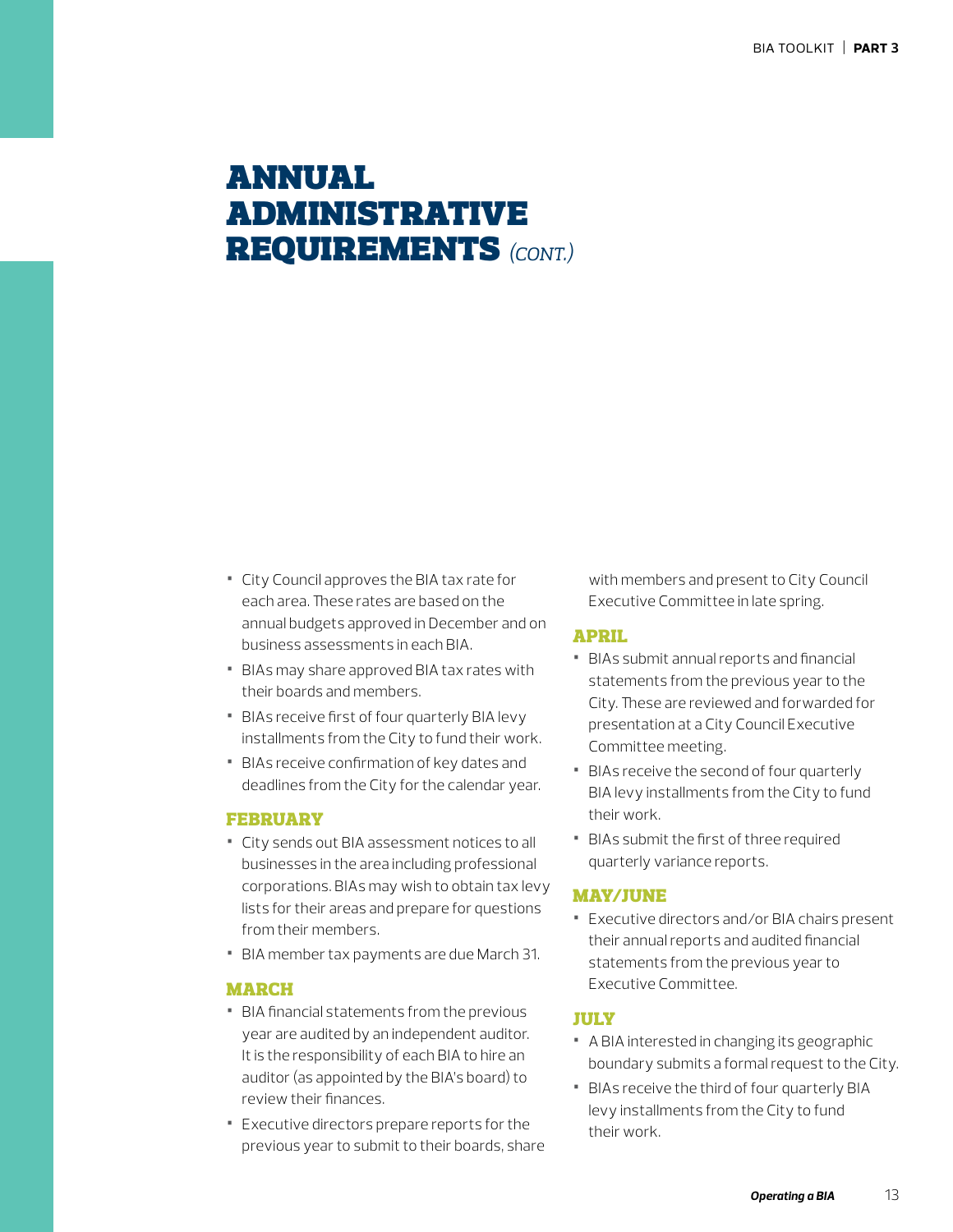# bia liability and insurance

BIAs must carry insurance. The City encourages BIAs to obtain their insurance through the City's insurance program. BIAs may also choose to carry their own insurance through regular insurance carriers.

### bia insurance needs

#### **Minimum insurance required:**

- **•** \$2,000,000 minimum general liability. This is to provide indemnity for claims made against the BIA due to negligence resulting in property damage or bodily injury to a third party.
- **•** \$1,000,000 in "Errors and Omissions" Insurance (also called Directors and Officers Liability). This is to provide indemnity for damages that are caused by any BIA wrongful act.

### **Other insurance considerations:**

- **•** A BIA should carry property insurance to protect its building and contents, insurance to cover special events and activities, and should consider crime insurance in situations where cash is handled.
- **•** If a BIA is holding an event where liquor will be served, they should consider purchasing a 'host liquor liability policy'.
- **•** BIA employees and volunteers who use their personal vehicles to conduct BIA. business should contact their personal auto insurance provider to ensure they have adequate coverage.
- **•** BIA's should obtain evidence of insurance for vendors they hire for events. Examples of vendors may include entertainers or carriage ride providers.

### **Things to know about the City's Insurance Policy and renewal process:**

- **•** It covers May 1 to Apr 30 (renewal is on May 1 each year).
- **•** Nothing is required from the BIA in order to renew unless their insurance needs have changed.
- **•** BIAs are responsible for contacting the City's Risk Management team for all updates including address and contact information changes.
- **•** BIAs are invoiced for requested insurance any time after May 1.
- **•** BIAs are provided an insurance certificate which provides evidence of insurance coverage and types of coverage. BIAs may provide a copy of this certificate to third parties as required.

To contract with the City, or to ask questions about what is or isn't covered and requirements for special activities, BIAs should call the **[City's Risk Management](https://www.edmonton.ca/city_government/city_organization/risk-management.aspx)** team.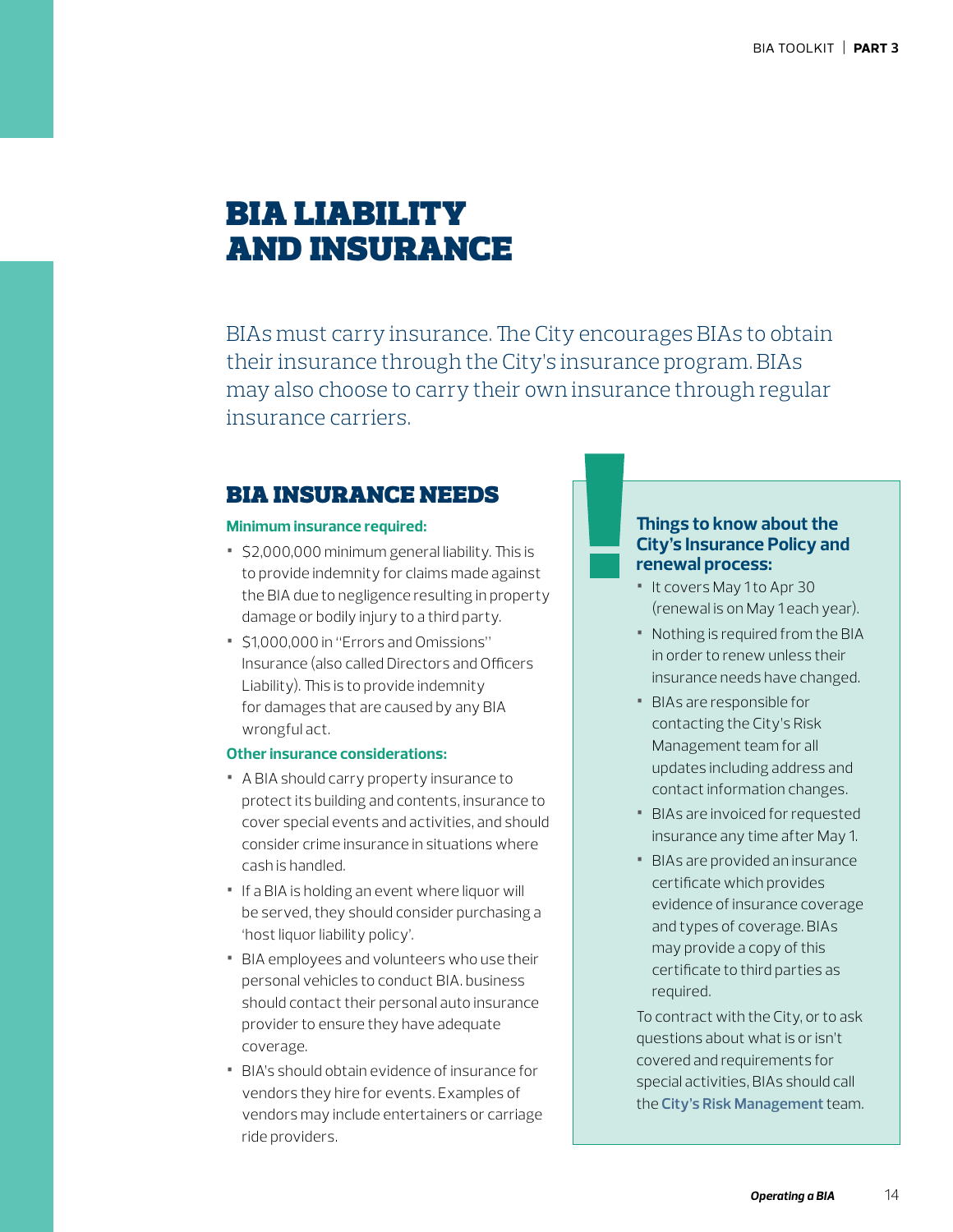# records management

Information is an asset. Records management is an important part of doing business and is essential to respond to the collective needs and requirements of the BIA.

Key requirements include:

- **•** BIA Boards must have information retention policies and management procedures to oversee the use, retention, and destruction of data. These policies and procedures must meet or exceed regulatory requirements.
- **•** BIAs must develop their own records policy and procedures to ensure they protect their members' information, and are able to provide and collect information in an appropriate manner.
- **•** An appropriate board or staff member needs to be assigned the responsibility to implement these, perform annual reviews, and conduct briefing sessions for all new directors, volunteers, and staff. Typically, the BIA Board Chair owns overall accountability for records management.

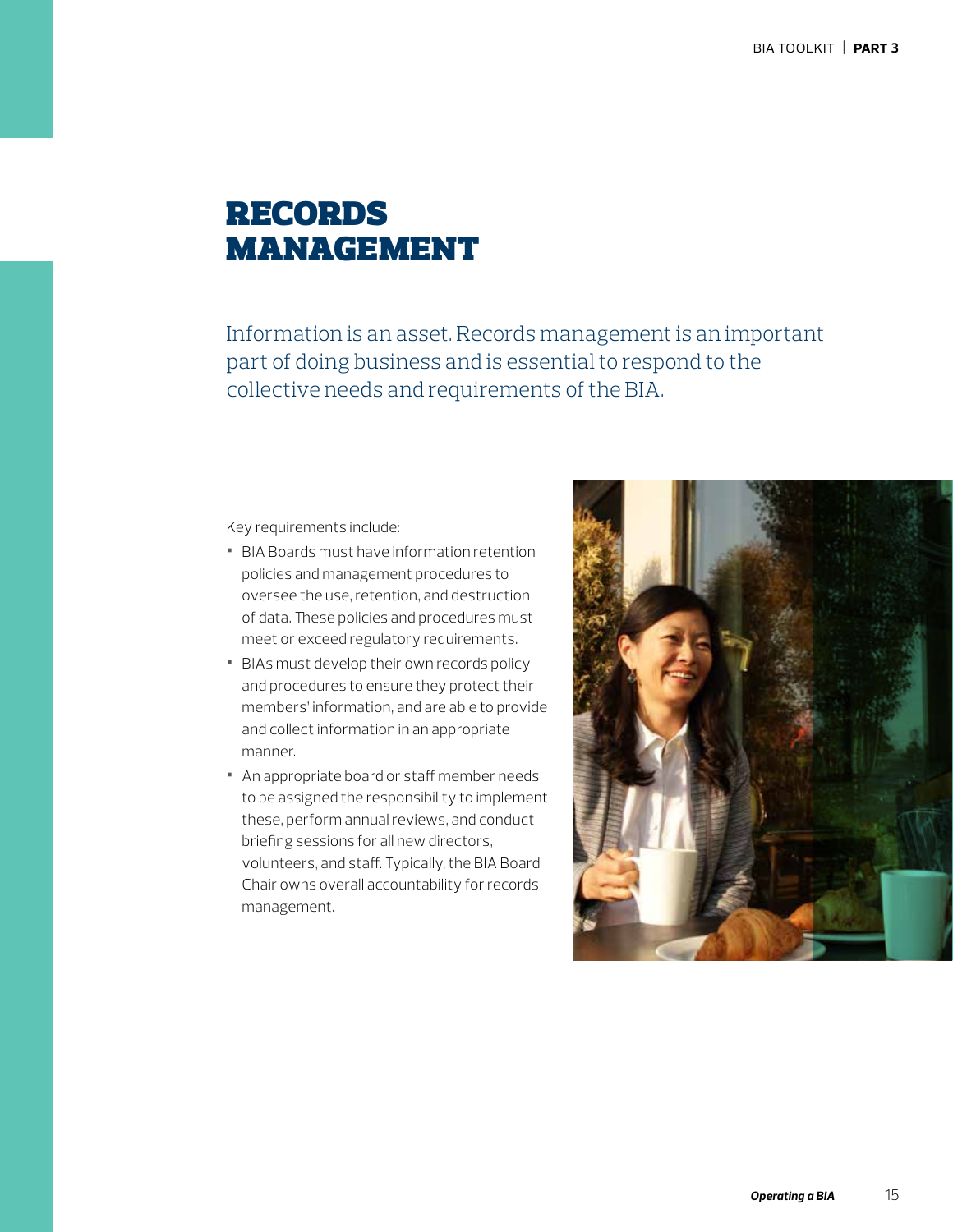# records **MANAGEMENT** (CONT.)

## freedom of information and protection of privacy (FOIP)

The *Freedom of Information and Protection of Privacy (FOIP) Act* is Alberta legislation that applies to BIAs. FOIP serves a dual purpose: to provide individuals with access to the records of public bodies (including their own) and to outline a public body's responsibilities regarding the protection of privacy.

Under the FOIP Act, BIAs are public bodies, separate from the City of Edmonton. A Board Chair for a BIA is the "head" of the board, pursuant to the Act. A FOIP Head is responsible for all decisions made under the FOIP Act including processing access to information requests and the protection of privacy. Information about delegating FOIP duties is available from the Office of the City Clerk's Corporate Access and Privacy Office.

The City of Edmonton provides membership data necessary to BIAs for the ongoing assessment of their programs, financial status, and membership. The information is provided as requested, and in accordance with the City's **[access for information procedures](https://docs.google.com/forms/d/e/1FAIpQLSeqOe8LHRqlXedotvvGloSCqBSfYeSKyHRbNov0jI6ebyVlAA/viewform)** for BIAs.

Membership data provided by the City:

- **•** Can only to be used by the BIA's board or executive director for the provision of services related to the operational goals of the BIA.
- **•** Cannot be distributed by the BIA's board or executive director to third parties for any purpose.
- **•** The board of directors is responsible and accountable for the appropriate destruction of membership data, either by secure shredding/destructive methods, electronic data destruction/hard drive wiping, or both.

Several local institutions provide FOIP training. BIAs are encouraged to seek out training that best meets their association's needs. The Government of Alberta offers a **[free online course](http://www.servicealberta.gov.ab.ca/foip/training/online-training.cfm)** that is available to anyone.